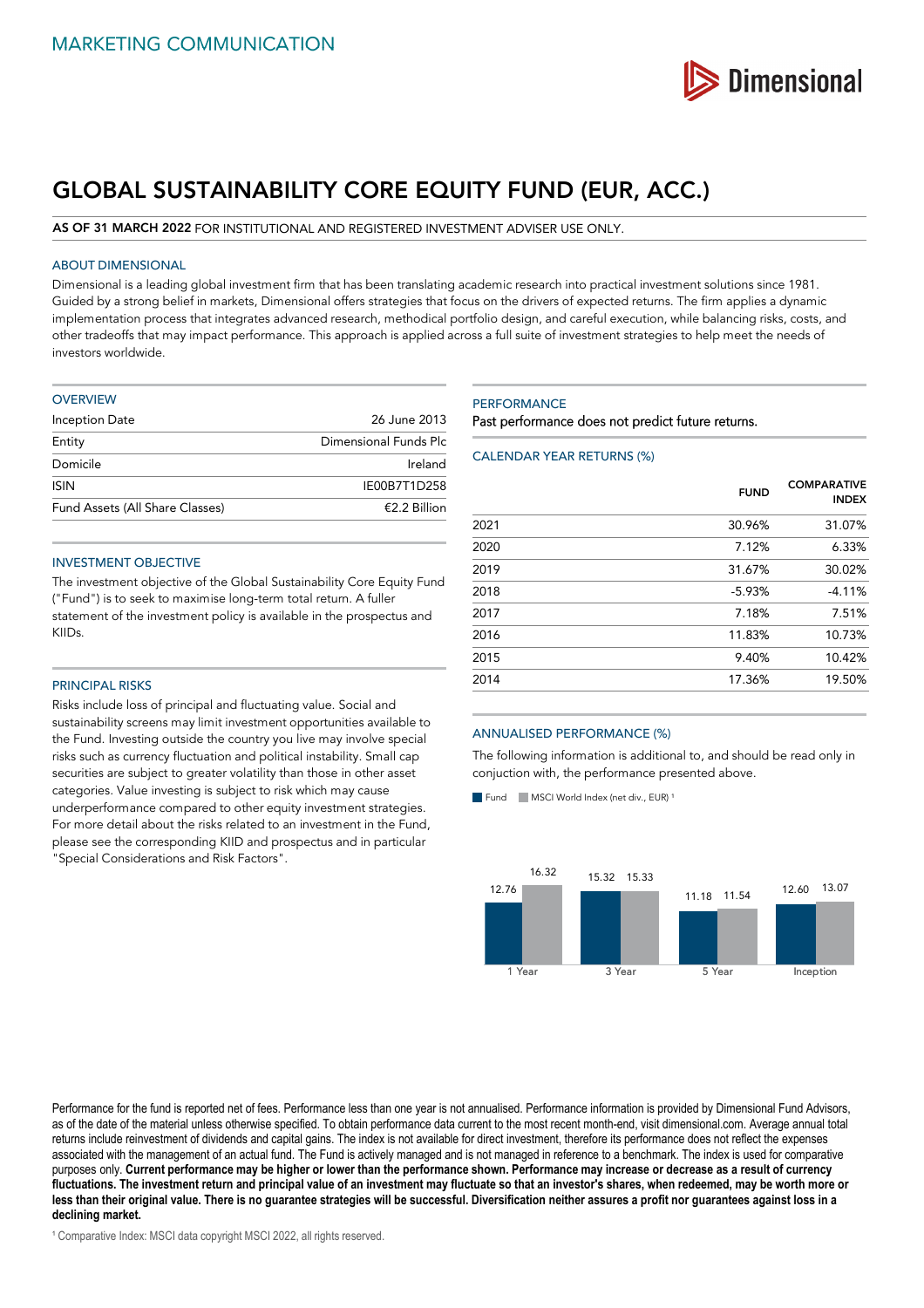# SECTOR ALLOCATION

| 19.48% |
|--------|
| 16.26% |
| 13.49% |
| 13.20% |
| 11.88% |
| 7.36%  |
| 5.50%  |
| 5.49%  |
| 3.30%  |
| 1.60%  |
| 1.29%  |
| 1.15%  |
|        |

# TOP COUNTRIES

| <b>United States</b> | 69.19% |
|----------------------|--------|
| Japan                | 6.78%  |
| United Kingdom       | 3.94%  |
| Canada               | 3.38%  |
| Switzerland          | 2.76%  |
|                      |        |

# **CHARGES**

| Annual Management Charge | 0.22% |
|--------------------------|-------|
| Ongoing Charges Figure * | 0.27% |

The ongoing charges figure shown here is an annualised estimate of the charges as there has been a reasonably significant difference to the last reported ongoing charges figure. The Fund's annual report for each financial year will include detail on the exact charges made. It excludes portfolio transaction costs and performance fees, if any.

\* As at 1 April 2022

# TOP HOLDINGS

| Apple Inc              | 4.67% |
|------------------------|-------|
| Microsoft Corp         | 2.10% |
| Amazon.com Inc.        | 1.51% |
| Alphabet Inc           | 1.45% |
| Meta Platforms Inc.    | 1.19% |
| UnitedHealth Group Inc | 1.06% |
| Johnson & Johnson      | 0.99% |
| <b>NVIDIA Corp</b>     | 0.71% |
| Visa Inc.              | 0.58% |
| Walmart Inc.           | 0.55% |
|                        |       |

## **CHARACTERISTICS**

| Number of Holdings             | 6.345    |
|--------------------------------|----------|
| % in Top 10 Holdings           | 14.82    |
| Wtd. Avg. Mkt. Cap. (Millions) | €287.838 |
| Price-to-Book                  | 2.57     |

2 of 3